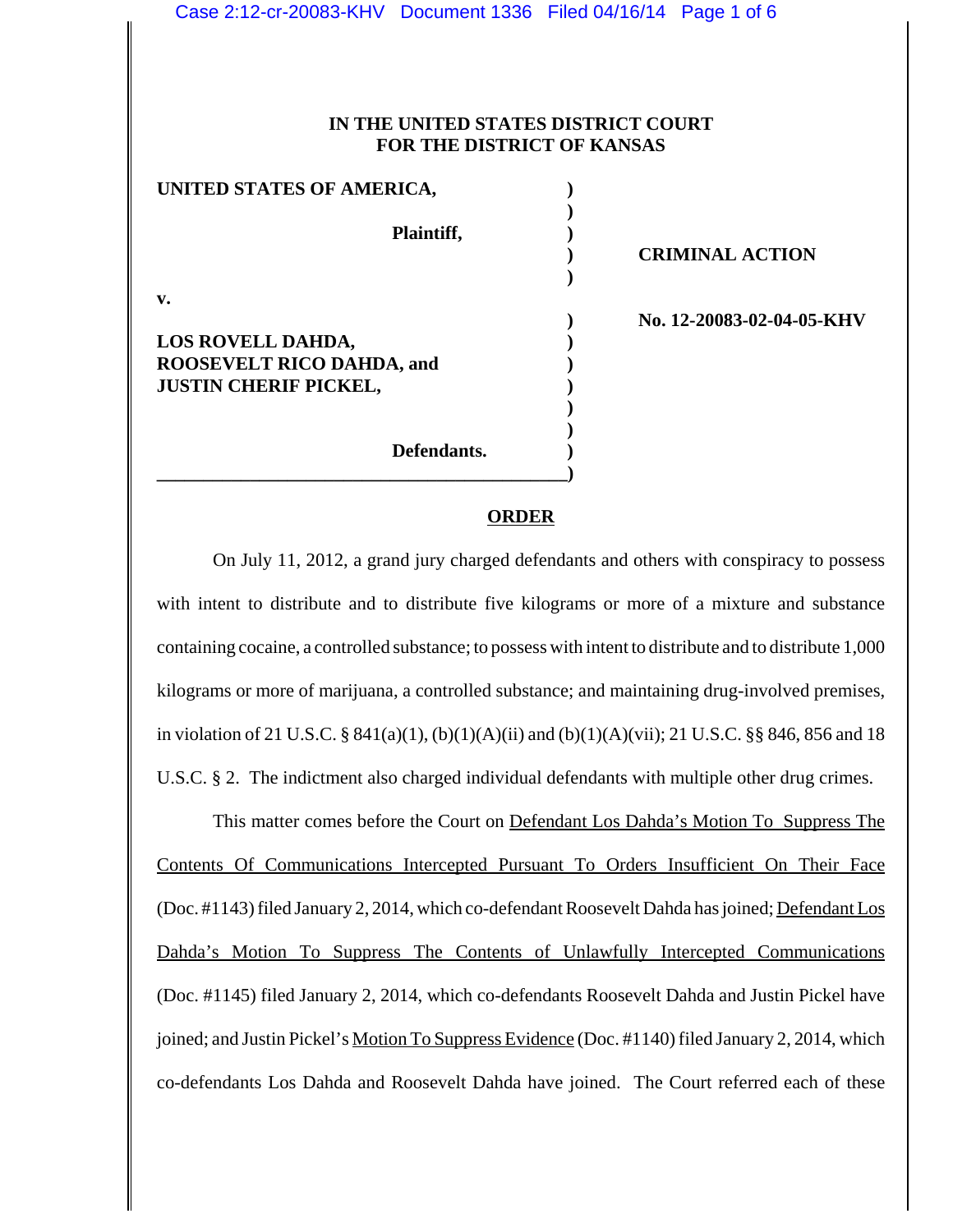motions to Magistrate Judge James P. O'Hara for a report and recommendation. On April 2, 2014, Judge O'Hara recommended that the Court overrule each of these motions. See Report And Recommendation (Doc. ##1249, 1250, 1251). The deadline to file objections was April 15, 2014.

Los Dahda has timely objected to the report and recommendations regarding the motion to suppress the contents of communications (Doc. #1143) and the motion to suppress the contents of unlawfully intercepted communications (Doc. #1145). See Defendant Los Dahda's Objections To The Magistrate's Reports And Recommendations (Doc. #1327) filed April 15, 2014. Justin Pickel has timely filed objections to the report and recommendations regarding his motion to suppress (Doc. #1140). See Defendant Justin C. Pickel's Objections To Report And Recommendations (Doc. #1328) filed April 15, 2014. For reasons set forth below the Court overrules defendants' objections, adopts the report and recommendations and overrules defendants' motions to suppress.

### **Legal Standards**

The Court reviews de novo any part of the magistrate judge findings or recommendations to which an objection is made. See 28 U.S.C. §  $636(b)(1)$ ; Fed. R. Crim. P. 59(b)(3). The Court may accept, reject or modify in whole or in part the findings or recommendations made by the magistrate judge. Id. Also, the Court may receive further evidence or return the matter to the magistrate judge with instructions. Id.

#### **Analysis**

# **I. Defendant Justin C. Pickel's Objections (Doc. #1328) To Report And Recommendation (Doc. #1250) regarding Motion To Suppress Evidence (Doc. #1140)**

Pickel filed a motion to suppress evidence which officers seized as a result of a traffic stop in Nebraska and a search of Pickel's home in California.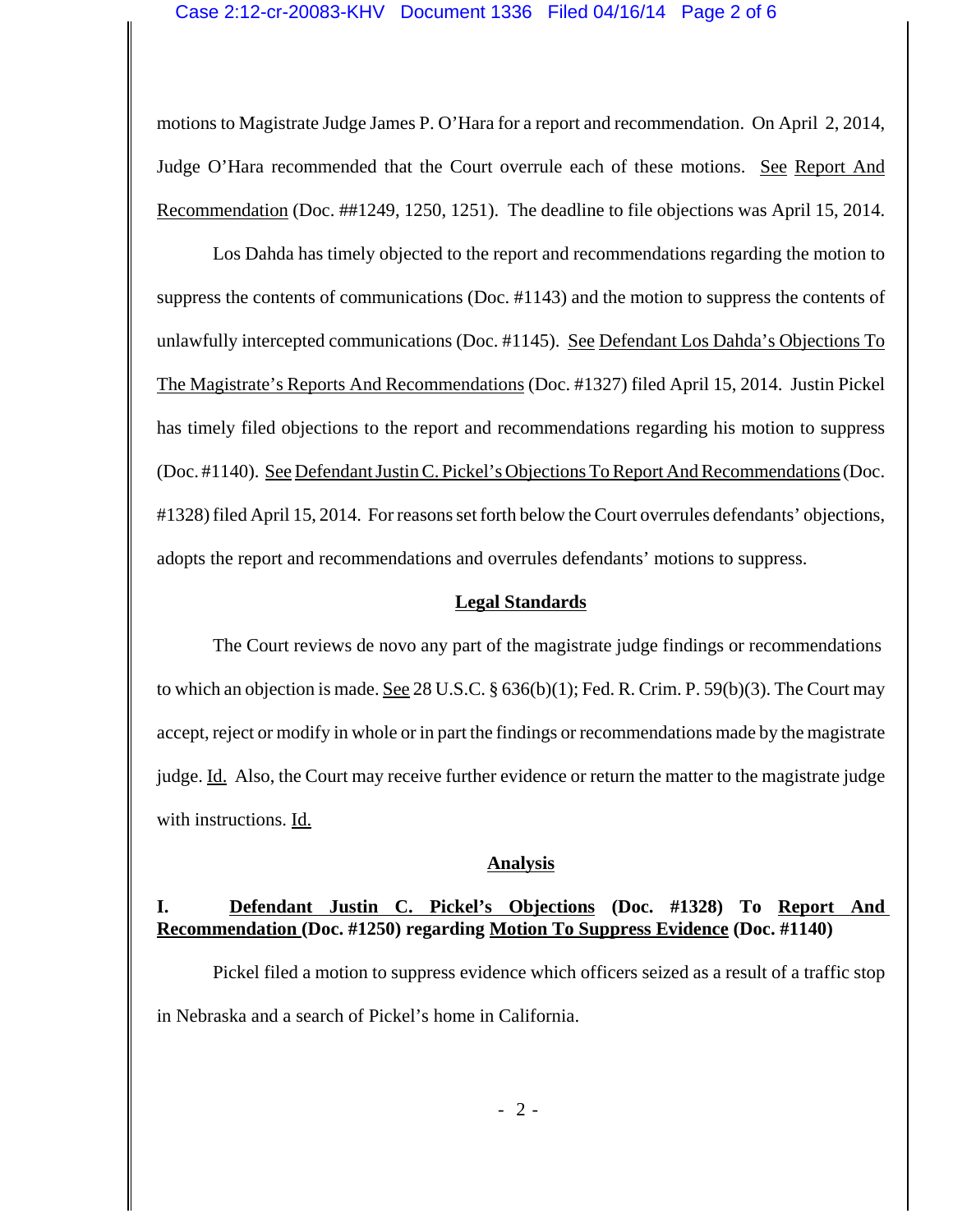Pickel asserts that the Nebraska traffic stop was illegal because he did not commit a traffic or equipment violation and the government did not prove that officers had probable cause or reasonable suspicion that he was committing a crime when they stopped him. Pickel argues that the Court must therefore suppress all evidence seized in connection with the stop. He also asserts that the search warrant for his California residence was not supported by probable cause, and thus the Court must suppress all evidence found during the search.

On March 25 and 26, 2014, Judge O'Hara held an evidentiary hearing. After considering the evidence, Judge O'Hara found that Nebraska Highway Patrol Trooper Kurt Frazey had a reasonable articulable suspicion that Pickel's pickup had violated a Nebraska state law which requires that vehicles have adequate fenders or mud flaps. See Neb. Rev. Stat. § 60-6,283.<sup>1</sup> Judge O'Hara found that the stop was therefore objectively justified at its inception. Judge O'Hara further found that after the traffic stop ended, Pickel voluntarily consented to additional questioning, and that Trooper Frazey and another officer then developed probable cause to believe that illegal drugs were in the pickup. In the alternative, Judge O'Hara found that Trooper Frazey had probable cause to stop the pickup based on collective knowledge of law enforcement that the pickup was transporting a large amount of marijuana.

Pickel objects to the finding that Trooper Frazey had reasonable suspicion that his truck tires violated Nebraska law. Judge O'Hara conducted a visual inspection of the truck before making his

Neb. Rev. Stat. § 60-6,283 provides as follows:

Every new motor vehicle or semitrailer purchased after January 1, 1956, and operated on any highway in this state shall be equipped with fenders, covers, or devices, including flaps or splash aprons, unless the body of the vehicle affords adequate protection to effectively minimize the spray or splash of water or mud to the rear of the motor vehicle or semitrailer.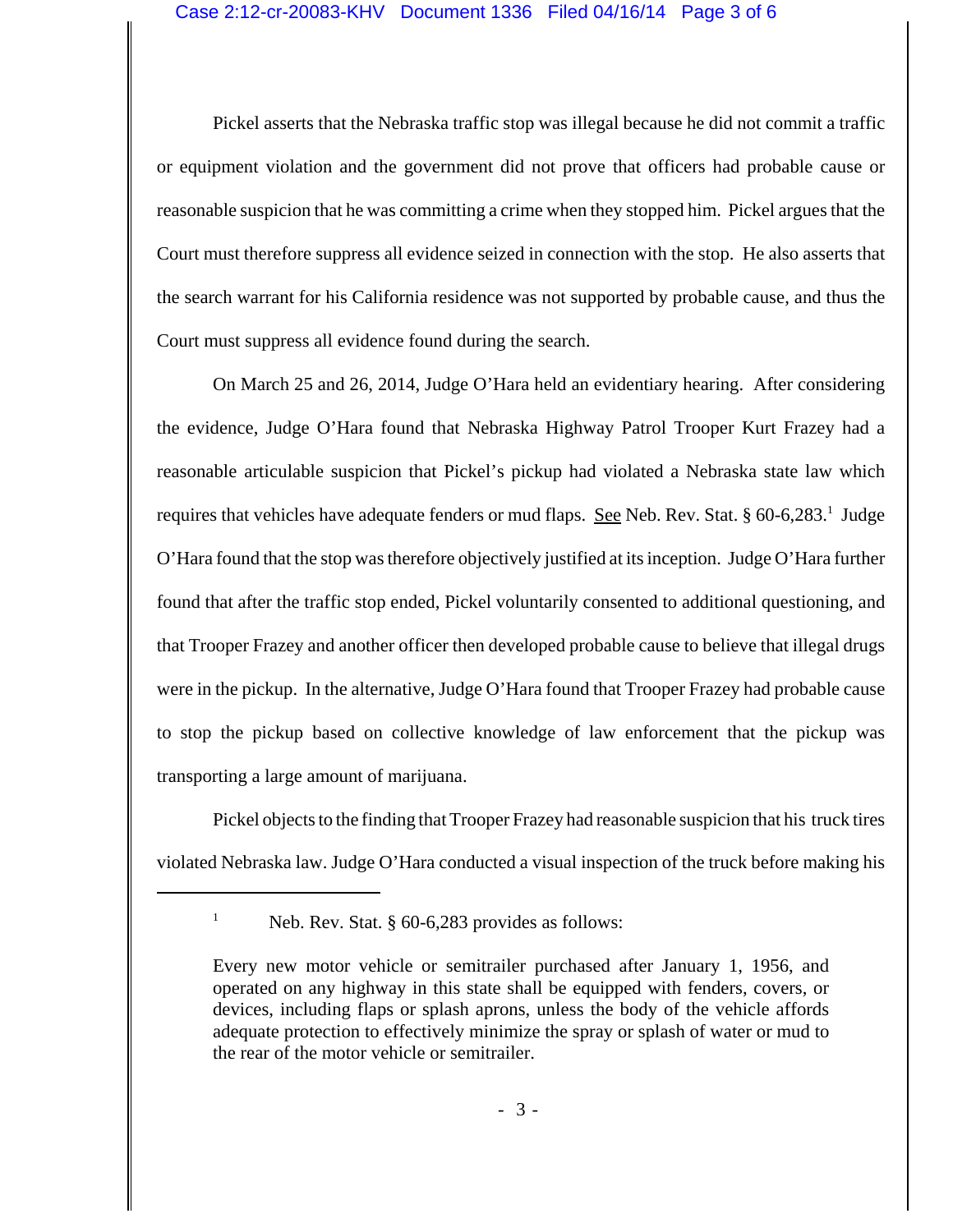ruling. Although the Court has not had that opportunity, it has reviewed pictures of the truck, see Government Exhibits 21-25, and finds that Judge O'Hara correctly determined that the tires arguably violated the Nebraska statute.

Pickel also objects to Judge O'Hara's findings that after the traffic stop ended, Pickel voluntarily consented to additional questioning which led the officers to develop probable cause to believe that illegal drugs were in the pickup and that Trooper Frazey had probable cause to stop the pickup based on collective knowledge of law enforcement that the pickup was transporting a large amount of marijuana. Pickel does not point to any relevant factual errors in the report and recommendations. The Court has reviewed the Judge O'Hara's thorough analysis and finds no legal error. The Court therefore overrules Pickel's objections.

## **II. Defendant Los Dahda's Objections (Doc. #1327) To The Magistrate's Report And Recommendation (Doc. ##1249, 1251) Regarding Motions To Suppress (Doc. ##1145, 1143)**

A. Motion To Suppress (Doc. #1145)

Los Dahda seeks to suppress evidence of recorded telephone calls (and evidence derived from those calls) which the government intercepted pursuant to wiretap orders. Under 18 U.S.C. § 2518(10)(a)(i), Los Dahda argues that the wiretap orders were not necessary.

After an evidentiary hearing, Judge O'Hara made detailed findings of fact regarding the basis for the wiretap applications. Judge O'Hara correctly cited the legal standard for proving that a wiretap is invalid. See Doc. #1249 at 19 n.26 (citing United States v. Foy, 641 F.3d 455, 464 (10th Cir. 2011)). Based on the totality of the evidence, Judge O'Hara found that the wiretaps were proper and necessary.

 Los Dahda objects to the finding that (1) there was probable cause to believe the wiretaps would lead to new, non-cumulative evidence, and (2) the wiretaps were legally necessary for the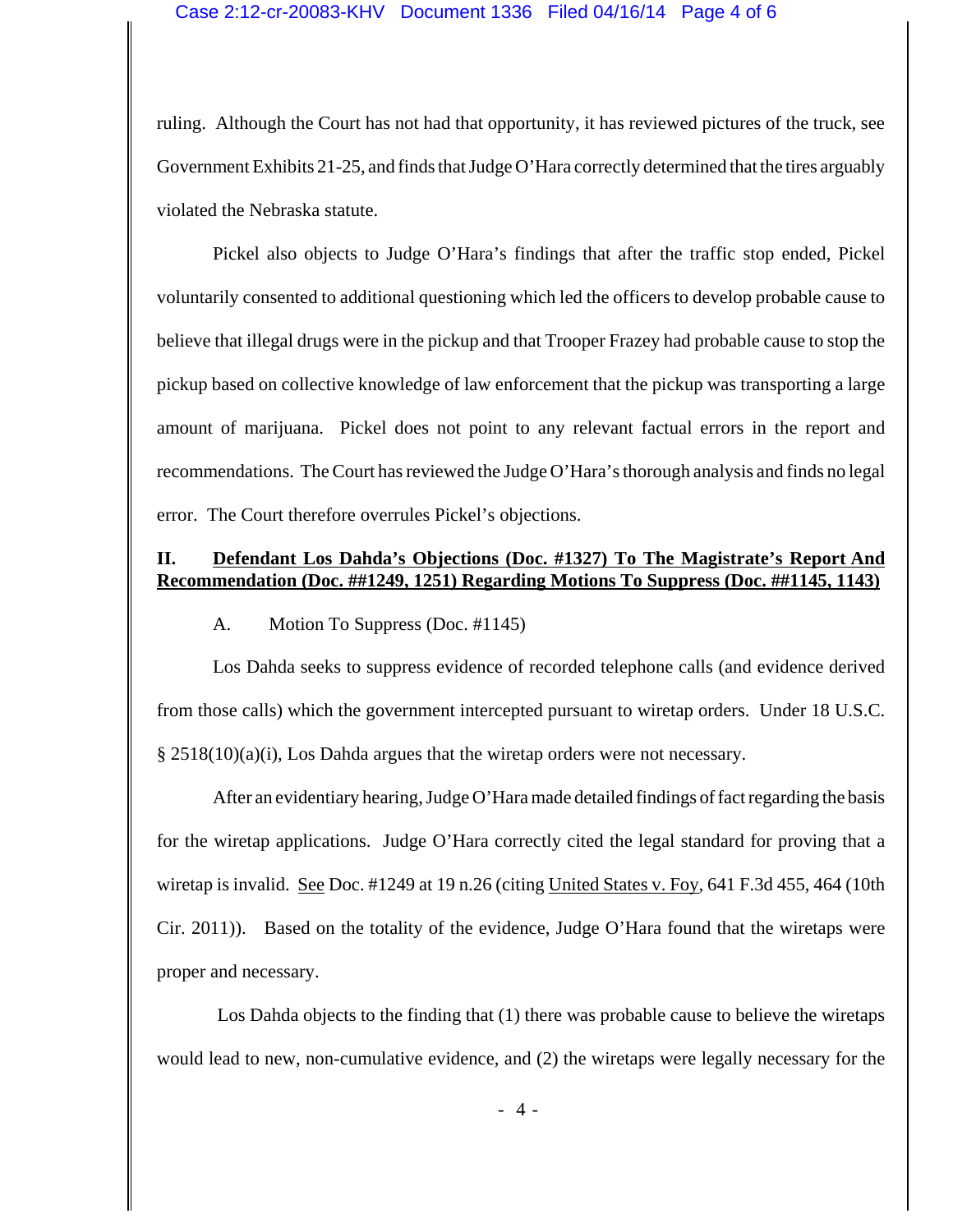government to further its objectives. Defendant does not point to any specific factual findings or errors of law. The Court has carefully reviewed the parties' briefs and the report and recommendation and finds that the objections should be overruled.

B. Motion To Suppress (Doc. #1143)

 Citing 18 U.S.C. § 2518(3) and 10(a)(ii), Los Dahda seeks to suppress evidence derived from the court ordered wiretaps because on their face the orders exceeded the territorial jurisdiction of the issuing court.

In his report and recommendation, Judge O'Hara thoroughly summarized the facts, defendant's argument and the pertinent case law. He concluded that although the wiretap order permitted interception outside this Court's jurisdiction, the government did not actually intercept cellular communications outside this Court's jurisdiction. Therefore, as applied, the orders did not violate the statute.

Los Dahda objects to the finding that (1) mobile phones fall within the "mobile interception device" exception to Title III territorial limitations, and (2) territorial restrictions were not one of the substantive concerns of Congress in enacting Title III. He does not, however, point to any specific factual findings or errors of law. The Court has carefully reviewed the parties' briefs and the report and recommendation and finds that the objections should be overruled.

**IT IS THEREFORE ORDERED** that Defendant Los Dahda's Objections To The Magistrate's Reports And Recommendations (Doc. #1327) filed April 15, 2014 be and hereby are **OVERRULED**.

**IT IS FURTHER ORDERED** that Defendant Justin C. Pickel's Objections To Report And Recommendations (Doc. #1328) filed April 15, 2014 be and hereby are **OVERRULED**.